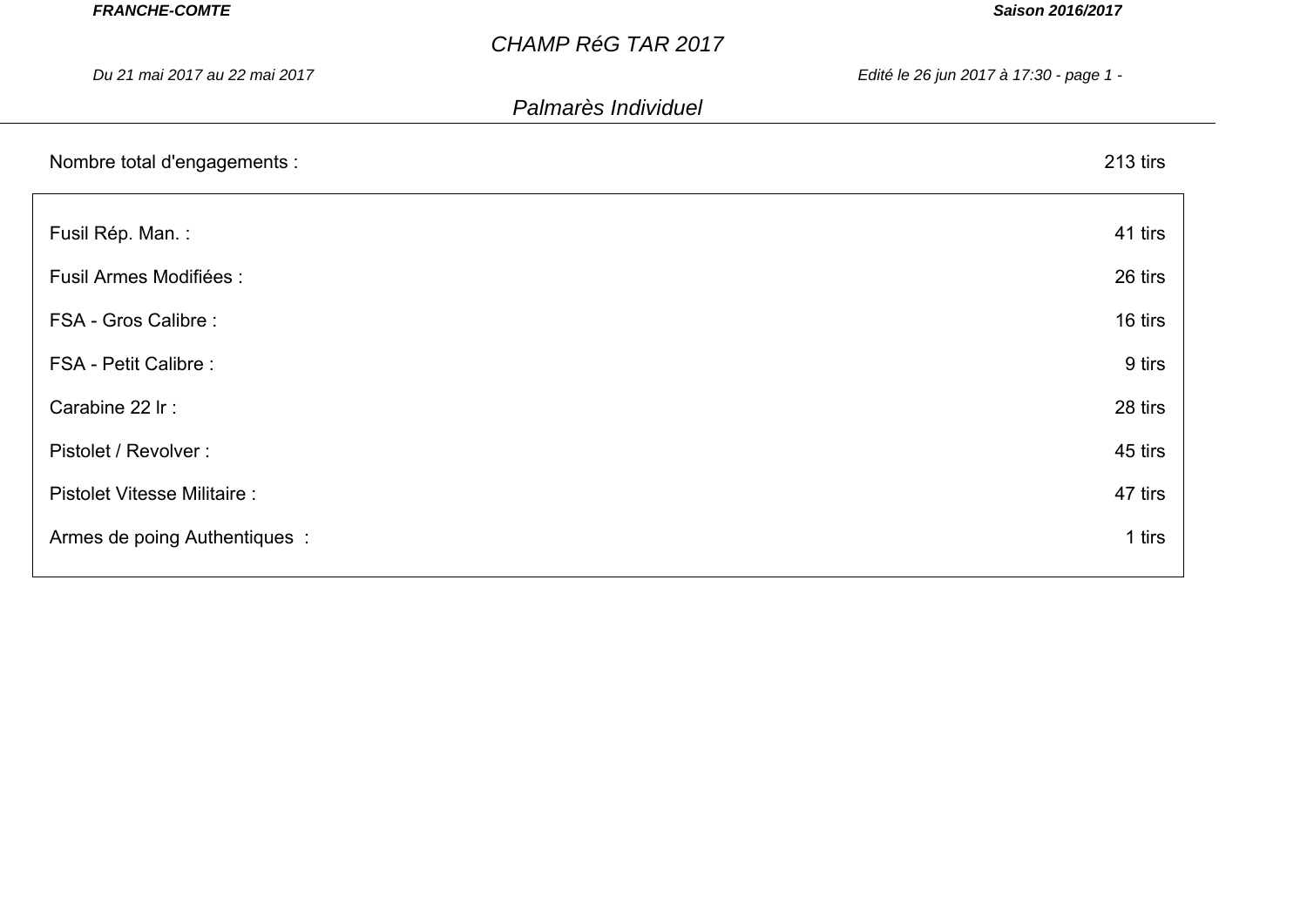*Du 21 mai 2017 au 22 mai 2017*

## *CHAMP RéG TAR 2017*

## *Saison 2016/2017*

*Edité le 26 jun 2017 à 17:30 - page 2 -*

| 810 Fusil Rép. Man. Seniors 1 |  |
|-------------------------------|--|
|-------------------------------|--|

| Place | Nom / Prénom              | <b>Association / Département</b>             | <b>Séries</b> | <b>Total</b> |
|-------|---------------------------|----------------------------------------------|---------------|--------------|
| 1     | <b>BESANCON Eric</b>      | A.T.S.C.<br>39 CDT JURA                      | 88,0 87,0     | 175,0        |
| 2     | POLETTE Jean-Marc         | S.T. DU JURA<br>39 CDT JURA                  | 89,0<br>82,0  | 171,0        |
| 3     | <b>BANDELIER Thierry</b>  | S.R. DELLOIS<br>90 CDT TERRITOIRE-DE-BELFORT | 77,0<br>84,0  | 161,0        |
| 4     | <b>BELOT Emmanuel</b>     | S.T.P.S.<br>39 CDT JURA                      | 75,0<br>82,0  | 157,0        |
| 5     | <b>ERKUL Omur</b>         | S.R. DELLOIS<br>90 CDT TERRITOIRE-DE-BELFORT | 83,0 71,0     | 154,0        |
| 6     | <b>VONIN Jean-Pierre</b>  | S.T. BESANCON<br>25 CDT DOUBS                | 77,0 74,0     | 151,0        |
| 7     | <b>KIEFFER Philippe</b>   | S.T. BESANCON<br>25 CDT DOUBS                | 79,0<br>69,0  | 148,0        |
| 8     | <b>GUICHARDOT Jacques</b> | S.T. DU JURA<br>39 CDT JURA                  | 68,0 77,0     | 145,0        |
| 9     | <b>BAUGEY Thierry</b>     | ECOLE DE TIR VESOUL<br>70 CDT HAUTE-SAONE    | 68,0<br>75,0  | 143,0        |
| 10    | <b>SMOKON Thomas</b>      | CIBLE VAL-DE-SAONE<br>70 CDT HAUTE-SAONE     | 78,0<br>59,0  | 137,0        |
| 11    | <b>MICHEL Eric</b>        | <b>CSLG FRANCHE-COMTE</b><br>25 CDT DOUBS    | 75,0<br>61,0  | 136,0        |
| 12    | CHOFFEL François          | S.R. DELLOIS<br>90 CDT TERRITOIRE-DE-BELFORT | 61,0 73,0     | 134,0        |
| 13    | <b>BIDEAUX Jacques</b>    | S.R. DELLOIS<br>90 CDT TERRITOIRE-DE-BELFORT | 63,0 70,0     | 133,0        |
| 14    | <b>BASSANI Frédéric</b>   | S.T. DU FORT BENOIT<br>25 CDT DOUBS          | 69,0<br>64,0  | 133,0        |
| 15    | JEANNEY Jérémy            | S.T.P.S.<br>39 CDT JURA                      | 67,0<br>63,0  | 130,0        |
| 16    | <b>PICCOLI Patrick</b>    | CLUB DE TIR CARABINE<br>70 CDT HAUTE-SAONE   | 64,0<br>65,0  | 129,0        |
| 17    | <b>SCHOCH Patrick</b>     | S.T. BESANCON<br>25 CDT DOUBS                | 54,0<br>75,0  | 129,0        |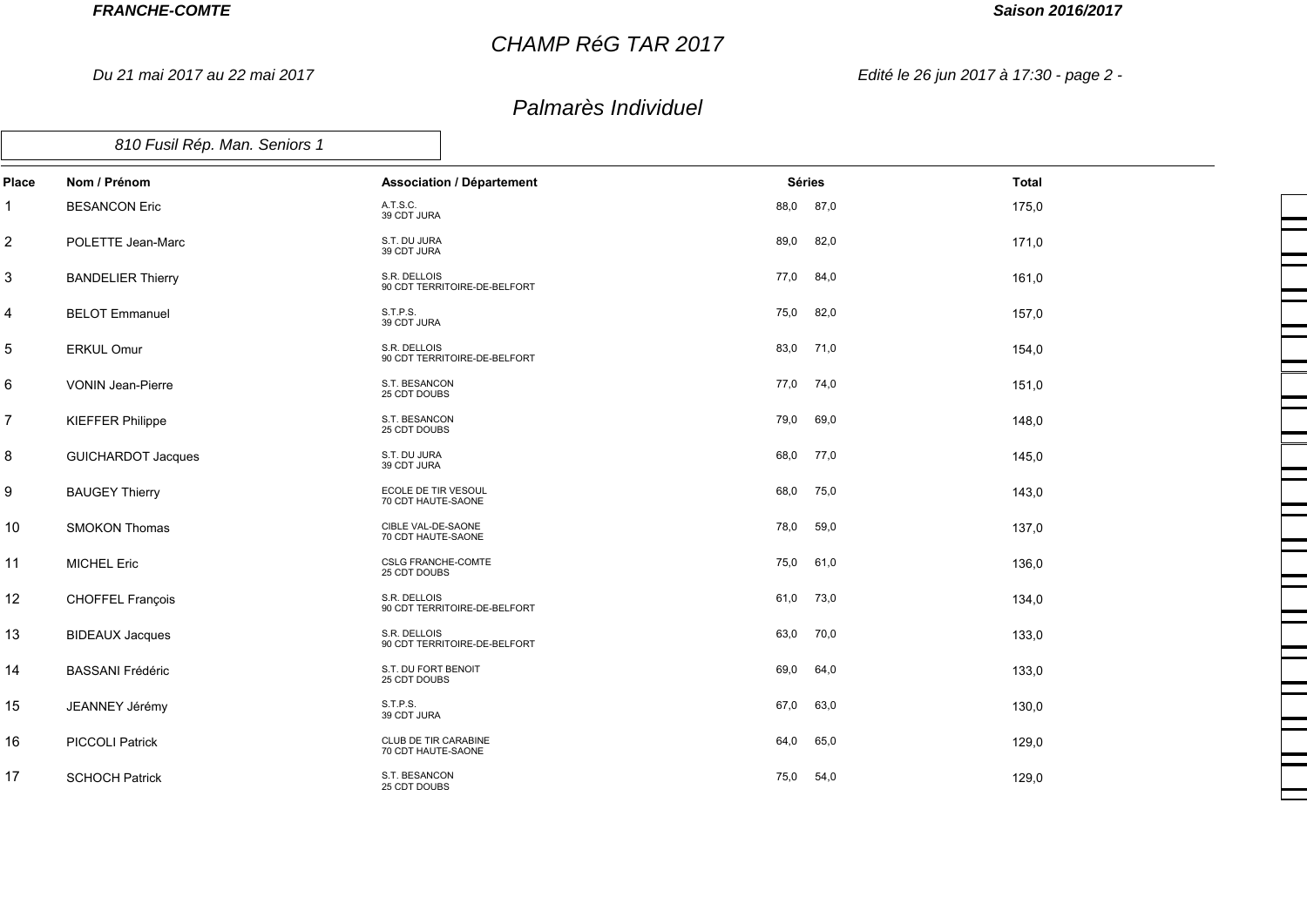*Du 21 mai 2017 au 22 mai 2017*

# *CHAMP RéG TAR 2017*

## *Saison 2016/2017*

*Edité le 26 jun 2017 à 17:30 - page 3 -*

| Place | Nom / Prénom                | <b>Association / Département</b>                  | <b>Séries</b> | <b>Total</b> |
|-------|-----------------------------|---------------------------------------------------|---------------|--------------|
| 18    | CHEVRIER Stéphane           | CLUB DE TIR CARABINE<br>70 CDT HAUTE-SAONE        | 56,0 71,0     | 127,0        |
| 19    | <b>PLASSE Richard</b>       | A.T.S.C.<br>39 CDT JURA                           | 63,0<br>64,0  | 127,0        |
| 20    | PERRENOUD Philippe          | CLUB DE TIR CARABINE<br>70 CDT HAUTE-SAONE        | 77,0<br>49,0  | 126,0        |
| 21    | PEQUIGNOT Philippe          | <b>CSLG FRANCHE-COMTE</b><br>25 CDT DOUBS         | 68,0<br>56,0  | 124,0        |
| 22    | <b>CZICH Karen</b>          | S.T.P.S.<br>39 CDT JURA                           | 74,0<br>49,0  | 123,0        |
| 23    | <b>HAMLIL Cherif</b>        | S.R. DELLOIS<br>90 CDT TERRITOIRE-DE-BELFORT      | 58,0<br>57,0  | 115,0        |
| 24    | SOLLER Frédéric             | S.T. BESANCON<br>25 CDT DOUBS                     | 62,0<br>52,0  | 114,0        |
| 25    | <b>BOURDENET Jean-Marie</b> | CIBLE VAL-DE-SAONE<br>70 CDT HAUTE-SAONE          | 65,0<br>48,0  | 113,0        |
| 26    | <b>CLERC Gilles</b>         | <b>CLUB DE TIR CARABINE</b><br>70 CDT HAUTE-SAONE | 63,0<br>48,0  | 111,0        |
| 27    | <b>CHARDONNERET Mathieu</b> | S.T.P.S.<br>39 CDT JURA                           | 38,0<br>67,0  | 105,0        |
| 28    | <b>LIIRI Yannis</b>         | S.T. LA MIOTTE<br>90 CDT TERRITOIRE-DE-BELFORT    | 48,0<br>54,0  | 102,0        |
| 29    | <b>MEISTER Vincent</b>      | S.T. BESANCON<br>25 CDT DOUBS                     | 36,0<br>53,0  | 89,0         |
| 30    | <b>BOURDENET Nicolas</b>    | CIBLE VAL-DE-SAONE<br>70 CDT HAUTE-SAONE          | 51,0<br>38,0  | 89,0         |
| 31    | <b>BRINGOUT Frédéric</b>    | S.T. BESANCON<br>25 CDT DOUBS                     | 35,0<br>53,0  | 88,0         |
| 32    | LAUVERNAY Jean-François     | S.R. DELLOIS<br>90 CDT TERRITOIRE-DE-BELFORT      | 49,0<br>32,0  | 81,0         |
| 33    | <b>MULLER Gilles</b>        | CLUB DE TIR CARABINE<br>70 CDT HAUTE-SAONE        | 38,0<br>39,0  | 77,0         |
| 34    | JEUNE Stéphane              | S.T. BESANCON<br>25 CDT DOUBS                     | 26,0<br>49,0  | 75,0         |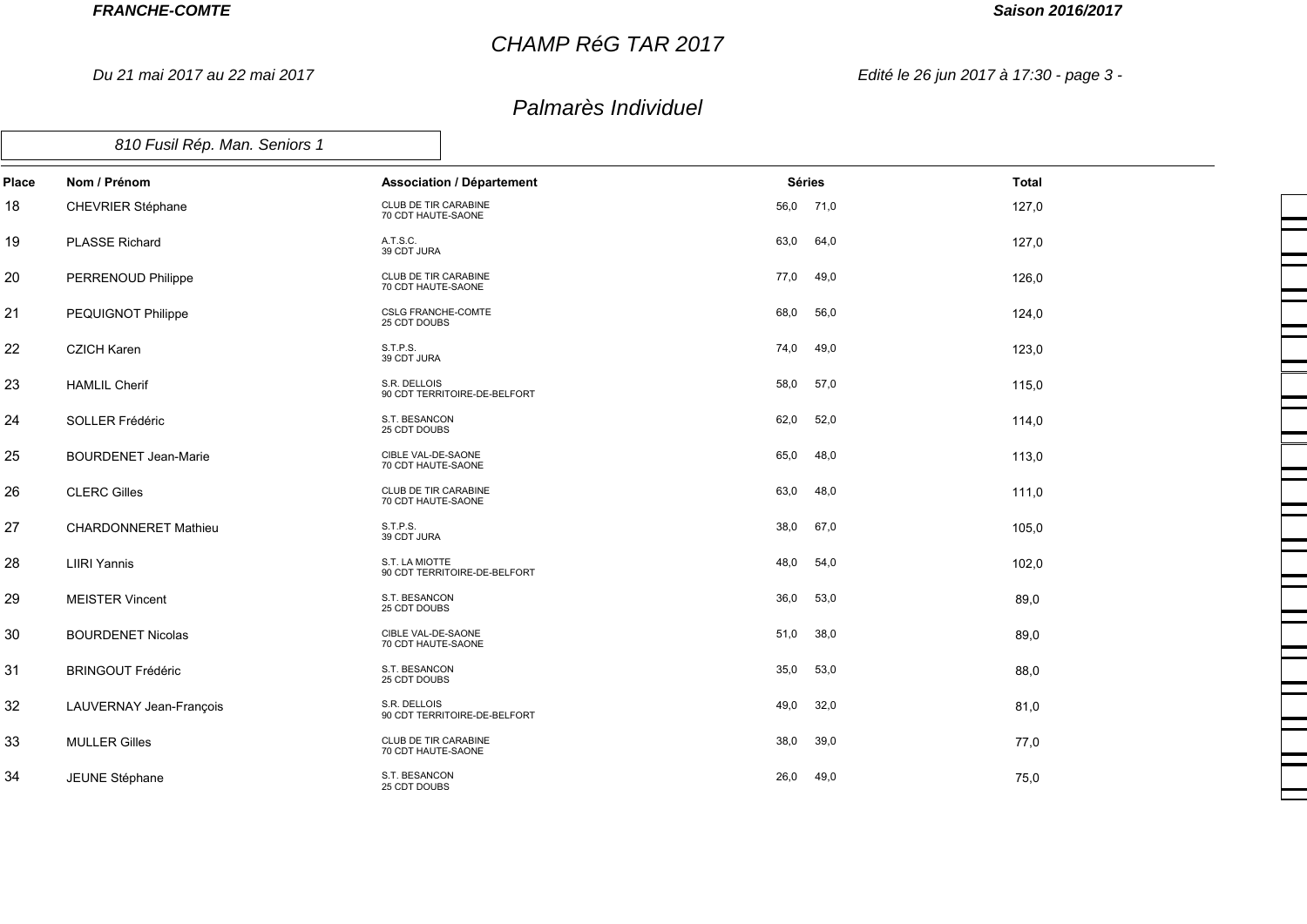*Du 21 mai 2017 au 22 mai 2017*

# *CHAMP RéG TAR 2017*

#### *Saison 2016/2017*

*Edité le 26 jun 2017 à 17:30 - page 4 -*

## *Palmarès Individuel*

| 810 Fusil Rép. Man. Seniors 1 |  |
|-------------------------------|--|
|-------------------------------|--|

| Place | Nom / Prénom            | <b>Association / Département</b>               | Séries       | Total |
|-------|-------------------------|------------------------------------------------|--------------|-------|
| 35    | <b>FAHY Alexandre</b>   | S.T. BESANCON<br>25 CDT DOUBS                  | 21,0 43,0    | 64,0  |
| 36    | <b>SUCHET Yvan</b>      | A.T.S.C.<br>39 CDT JURA                        | 60,0<br>1,0  | 61,0  |
| 37    | <b>CUINET Olivier</b>   | A.T.S.C.<br>39 CDT JURA                        | 36,0 23,0    | 59,0  |
| 38    | <b>STRABONI Mathieu</b> | S.T. DU JURA<br>39 CDT JURA                    | 23,0<br>35,0 | 58,0  |
| 39    | <b>DECROZANT Louis</b>  | S.T. LA MIOTTE<br>90 CDT TERRITOIRE-DE-BELFORT | 23,0<br>33,0 | 56,0  |
| 40    | STICH Joël              | S.T. LA MIOTTE<br>90 CDT TERRITOIRE-DE-BELFORT | 25,0<br>29,0 | 54,0  |
| 41    | <b>DUCRET Maxence</b>   | CIBLE VAL-DE-SAONE<br>70 CDT HAUTE-SAONE       | 25,0<br>19,0 | 44,0  |

#### *812 Fusil Armes Modifiées Seniors 1*

| <b>Place</b>    | Nom / Prénom             | <b>Association / Département</b>             | <b>Séries</b> | Total |
|-----------------|--------------------------|----------------------------------------------|---------------|-------|
|                 | <b>MILLET Xavier</b>     | S.T. DU JURA<br>39 CDT JURA                  | 92,0<br>90,0  | 182,0 |
| 2               | <b>PLESSY Franck</b>     | S.T. DU JURA<br>39 CDT JURA                  | 88,0<br>85,0  | 173,0 |
| $\mathbf{3}$    | POLETTE Jean-Marc        | S.T. DU JURA<br>39 CDT JURA                  | 94,0<br>78,0  | 172,0 |
| $\overline{4}$  | <b>BANDELIER Thierry</b> | S.R. DELLOIS<br>90 CDT TERRITOIRE-DE-BELFORT | 83,0<br>83,0  | 166,0 |
| $5\phantom{.0}$ | <b>BESANCON Eric</b>     | A.T.S.C.<br>39 CDT JURA                      | 82,0<br>82,0  | 164,0 |
| 6               | <b>CZICH Karen</b>       | S.T.P.S.<br>39 CDT JURA                      | 79,0<br>84,0  | 163,0 |
| $\overline{7}$  | <b>KIEFFER Philippe</b>  | S.T. BESANCON<br>25 CDT DOUBS                | 78,0<br>81,0  | 159,0 |
| 8               | <b>MICHEL Eric</b>       | <b>CSLG FRANCHE-COMTE</b><br>25 CDT DOUBS    | 84,0<br>75,0  | 159,0 |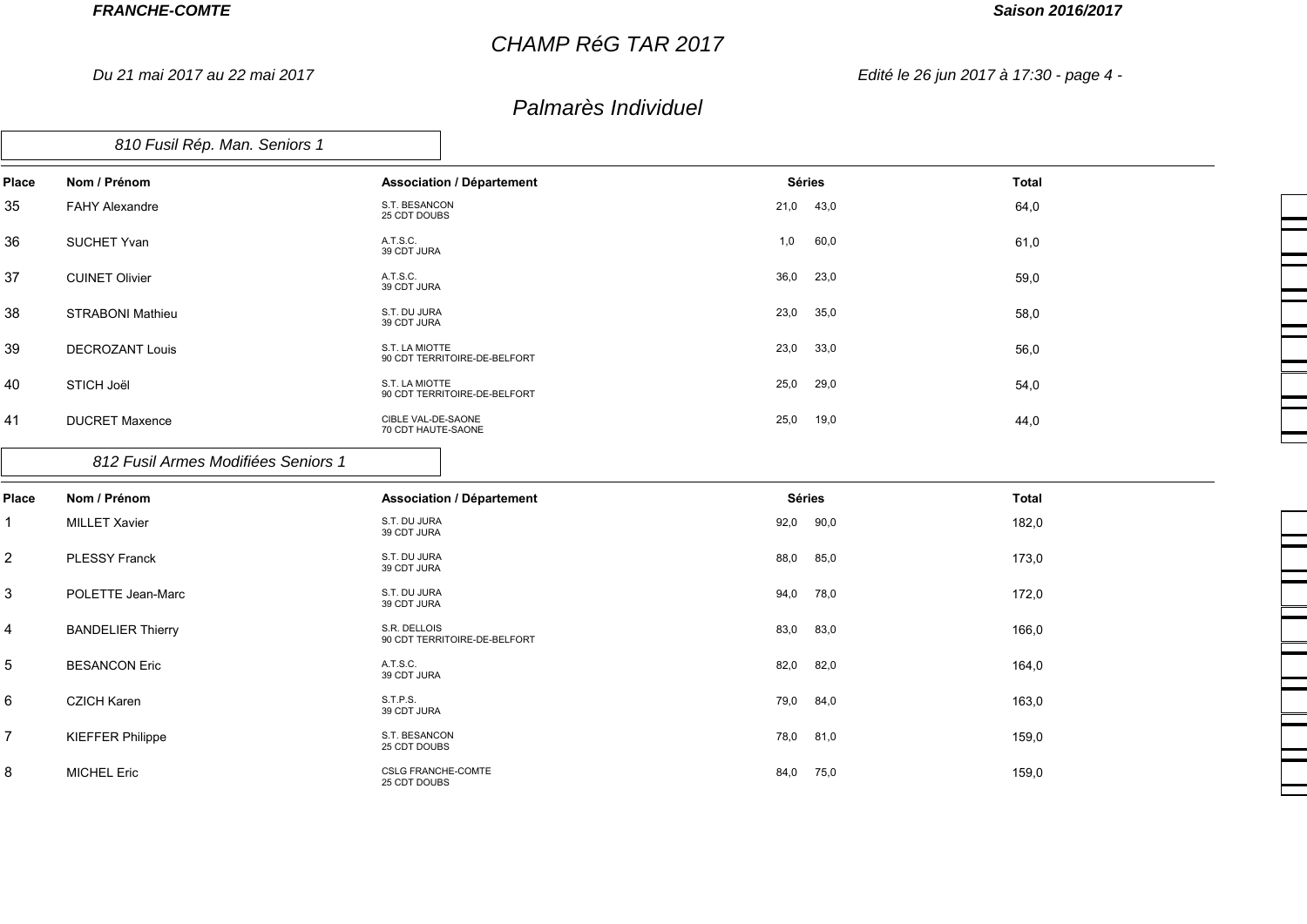*Du 21 mai 2017 au 22 mai 2017*

# *CHAMP RéG TAR 2017*

## *Saison 2016/2017*

*Edité le 26 jun 2017 à 17:30 - page 5 -*

| 812 Fusil Armes Modifiées Seniors 1 |  |
|-------------------------------------|--|
|                                     |  |

| Place  | Nom / Prénom               | <b>Association / Département</b>             | <b>Séries</b> |      | <b>Total</b> |
|--------|----------------------------|----------------------------------------------|---------------|------|--------------|
| 9      | LAGARD Jean-Claude         | S.R. DELLOIS<br>90 CDT TERRITOIRE-DE-BELFORT | 79,0          | 78,0 | 157,0        |
| 10     | <b>VONIN Jean-Pierre</b>   | S.T. BESANCON<br>25 CDT DOUBS                | 86,0          | 71,0 | 157,0        |
| 11     | <b>BAUGEY Thierry</b>      | ECOLE DE TIR VESOUL<br>70 CDT HAUTE-SAONE    | 87,0          | 70,0 | 157,0        |
| 12     | CHEVRIER Stéphane          | CLUB DE TIR CARABINE<br>70 CDT HAUTE-SAONE   | 76,0          | 78,0 | 154,0        |
| 13     | PONTET Bernadette          | S.T. DU JURA<br>39 CDT JURA                  | 76,0          | 76,0 | 152,0        |
| 14     | PERRENOUD Philippe         | CLUB DE TIR CARABINE<br>70 CDT HAUTE-SAONE   | 68,0          | 81,0 | 149,0        |
| 15     | <b>BELOT Emmanuel</b>      | S.T.P.S.<br>39 CDT JURA                      | 74,0          | 74,0 | 148,0        |
| 16     | <b>BANDELIER Marielle</b>  | S.R. DELLOIS<br>90 CDT TERRITOIRE-DE-BELFORT | 72,0          | 71,0 | 143,0        |
| 17     | <b>PICCOLI Patrick</b>     | CLUB DE TIR CARABINE<br>70 CDT HAUTE-SAONE   | 73,0          | 63,0 | 136,0        |
| 18     | PEQUIGNOT Philippe         | <b>CSLG FRANCHE-COMTE</b><br>25 CDT DOUBS    | 61,0          | 74,0 | 135,0        |
| 19     | <b>JEANTET Thierry</b>     | S.T. DU JURA<br>39 CDT JURA                  | 75,0          | 60,0 | 135,0        |
| $20\,$ | <b>GUICHARDOT Jacques</b>  | S.T. DU JURA<br>39 CDT JURA                  | 74,0          | 59,0 | 133,0        |
| 21     | <b>LAMBRICH Jean-Marie</b> | S.T. PLANCHER BAS<br>70 CDT HAUTE-SAONE      | 65,0          | 67,0 | 132,0        |
| 22     | FAIVRE-PIERRET Alex        | CIBLE VAL-DE-SAONE<br>70 CDT HAUTE-SAONE     | 66,0          | 63,0 | 129,0        |
| 23     | <b>MEISTER Vincent</b>     | S.T. BESANCON<br>25 CDT DOUBS                | 58,0          | 56,0 | 114,0        |
| 24     | JEUNE Stéphane             | S.T. BESANCON<br>25 CDT DOUBS                | 59,0          | 51,0 | 110,0        |
| 25     | <b>BOURNEUF Frédéric</b>   | S.T. BESANCON<br>25 CDT DOUBS                | 60,0          | 45,0 | 105,0        |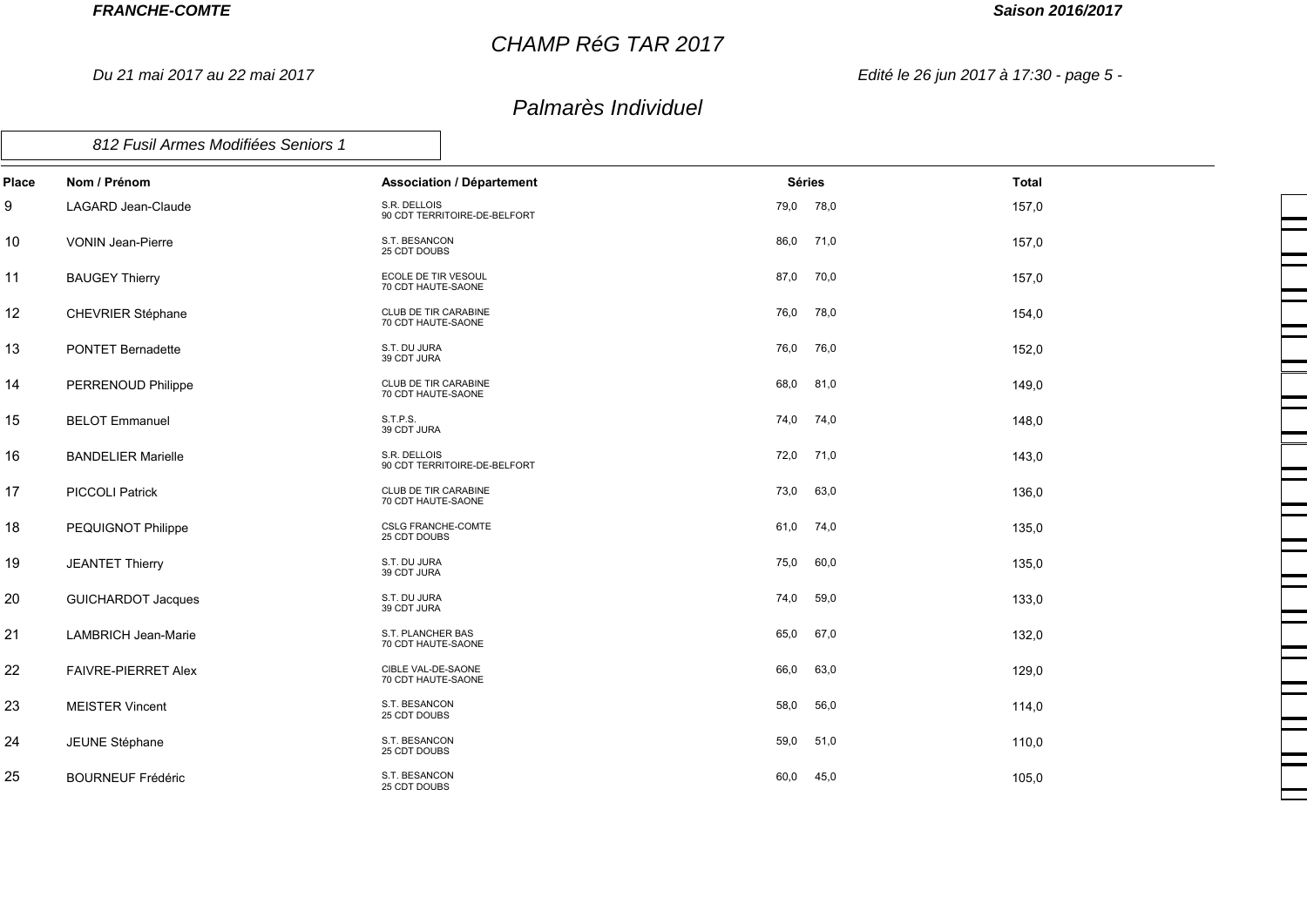*Du 21 mai 2017 au 22 mai 2017*

## *CHAMP RéG TAR 2017*

## *Saison 2016/2017*

*Edité le 26 jun 2017 à 17:30 - page 6 -*

## *Palmarès Individuel*

┑

|                | 812 Fusil Armes Modifiées Seniors 1 |                                                   |               |      |              |
|----------------|-------------------------------------|---------------------------------------------------|---------------|------|--------------|
| Place          | Nom / Prénom                        | <b>Association / Département</b>                  | <b>Séries</b> |      | <b>Total</b> |
| 26             | <b>DECROZANT Louis</b>              | S.T. LA MIOTTE<br>90 CDT TERRITOIRE-DE-BELFORT    | 19,0          | 8,0  | 27,0         |
|                | 815 FSA - Gros Calibre Seniors 1    |                                                   |               |      |              |
| Place          | Nom / Prénom                        | <b>Association / Département</b>                  | <b>Séries</b> |      | <b>Total</b> |
| 1              | CHOFFEL François                    | S.R. DELLOIS<br>90 CDT TERRITOIRE-DE-BELFORT      | 73,0 81,0     |      | 154,0        |
| $\overline{c}$ | <b>BAUGEY Thierry</b>               | ECOLE DE TIR VESOUL<br>70 CDT HAUTE-SAONE         | 68,0          | 72,0 | 140,0        |
| 3              | <b>VONIN Jean-Pierre</b>            | S.T. BESANCON<br>25 CDT DOUBS                     | 75,0          | 65,0 | 140,0        |
| 4              | <b>PICCOLI Patrick</b>              | CLUB DE TIR CARABINE<br>70 CDT HAUTE-SAONE        | 81,0          | 59,0 | 140,0        |
| 5              | <b>BANDELIER Thierry</b>            | S.R. DELLOIS<br>90 CDT TERRITOIRE-DE-BELFORT      | 68,0          | 66,0 | 134,0        |
| 6              | <b>PLESSY Franck</b>                | S.T. DU JURA<br>39 CDT JURA                       | 57,0          | 67,0 | 124,0        |
| $\overline{7}$ | <b>BELOT Emmanuel</b>               | S.T.P.S.<br>39 CDT JURA                           | 74,0          | 48,0 | 122,0        |
| 8              | SUCHET Yvan                         | A.T.S.C.<br>39 CDT JURA                           | 59,0          | 56,0 | 115,0        |
| 9              | <b>CLERC Gilles</b>                 | CLUB DE TIR CARABINE<br>70 CDT HAUTE-SAONE        | 52,0          | 59,0 | 111,0        |
| 10             | <b>MULLER Gilles</b>                | <b>CLUB DE TIR CARABINE</b><br>70 CDT HAUTE-SAONE | 37,0          | 73,0 | 110,0        |
| 11             | <b>FAIVRE-PIERRET Alex</b>          | CIBLE VAL-DE-SAONE<br>70 CDT HAUTE-SAONE          | 50,0          | 45,0 | 95,0         |
| 12             | <b>CZICH Karen</b>                  | S.T.P.S.<br>39 CDT JURA                           | 68,0          | 3,0  | 71,0         |
| 13             | LE CLEC'H Thomas                    | S.T. DU JURA<br>39 CDT JURA                       | 23,0          | 46,0 | 69,0         |
| 14             | <b>CUINET Olivier</b>               | A.T.S.C.<br>39 CDT JURA                           | 42,0          | 17,0 | 59,0         |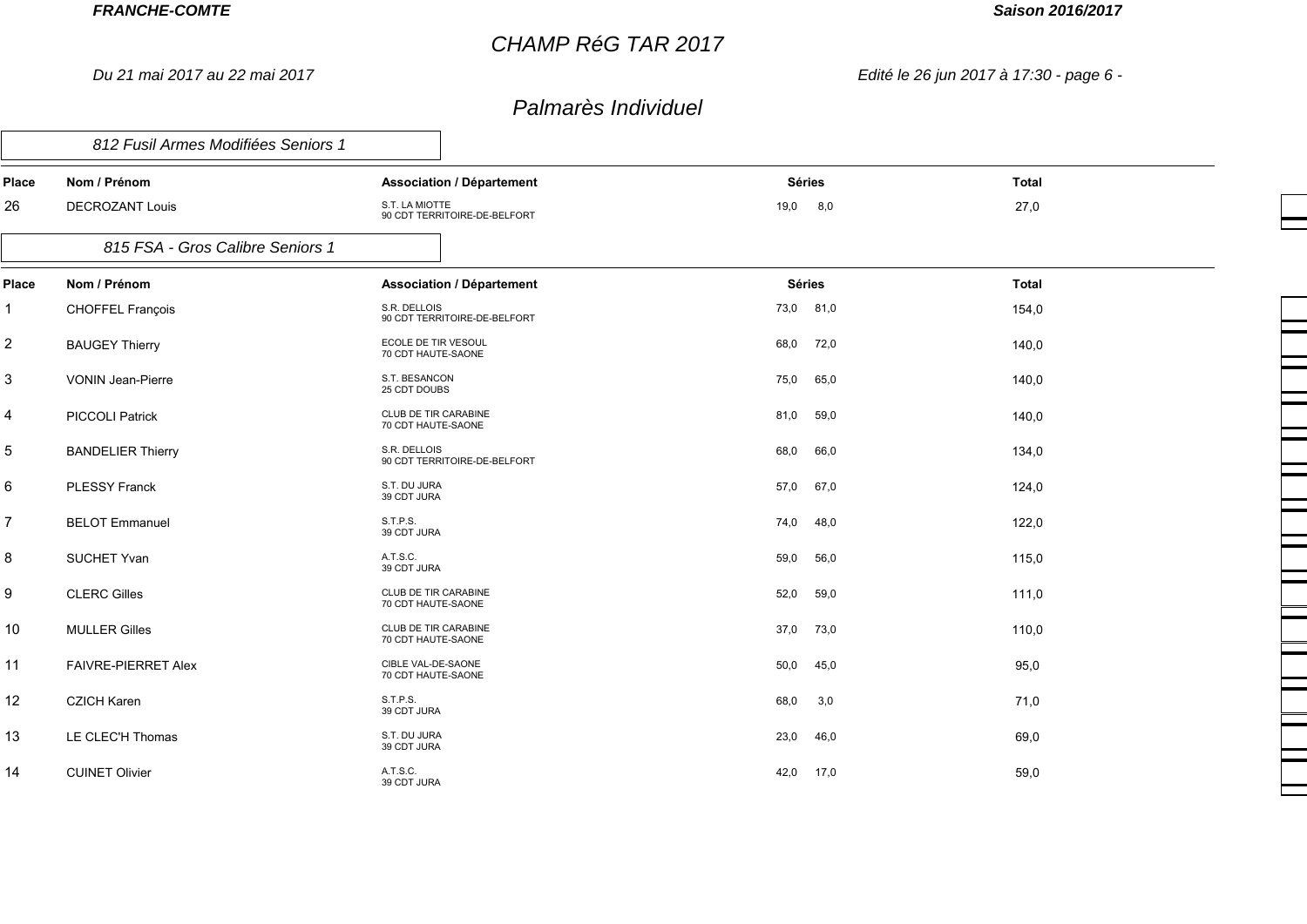*Du 21 mai 2017 au 22 mai 2017*

## *CHAMP RéG TAR 2017*

## *Saison 2016/2017*

 $\equiv$ 

*Edité le 26 jun 2017 à 17:30 - page 7 -*

|                  | 815 FSA - Gros Calibre Seniors 1  |                                            |               |              |  |
|------------------|-----------------------------------|--------------------------------------------|---------------|--------------|--|
| Place            | Nom / Prénom                      | <b>Association / Département</b>           | <b>Séries</b> | <b>Total</b> |  |
| 15               | <b>MOYSE Gilles</b>               | <b>CSLG FRANCHE-COMTE</b><br>25 CDT DOUBS  | 26,0 17,0     | 43,0         |  |
| 16               | <b>BOUTHEON Thierry</b>           | CIBLE VAL-DE-SAONE<br>70 CDT HAUTE-SAONE   | 5,0<br>18,0   | 23,0         |  |
|                  | 816 FSA - Petit Calibre Seniors 1 |                                            |               |              |  |
| Place            | Nom / Prénom                      | <b>Association / Département</b>           | <b>Séries</b> | <b>Total</b> |  |
| $\mathbf{1}$     | <b>GUICHARDOT Jacques</b>         | S.T. DU JURA<br>39 CDT JURA                | 86,0<br>0.08  | 166,0        |  |
| $\overline{2}$   | <b>MOROGE Thierry</b>             | S.T. BESANCON<br>25 CDT DOUBS              | 80,0<br>78,0  | 158,0        |  |
| 3                | <b>HAUTHAL Pierre</b>             | S.T. PLANCHER BAS<br>70 CDT HAUTE-SAONE    | 74,0<br>79,0  | 153,0        |  |
| $\overline{4}$   | <b>KIEFFER Philippe</b>           | S.T. BESANCON<br>25 CDT DOUBS              | 78,0<br>70,0  | 148,0        |  |
| 5                | CHEVRIER Stéphane                 | CLUB DE TIR CARABINE<br>70 CDT HAUTE-SAONE | 77,0<br>67,0  | 144,0        |  |
| 6                | <b>MEISTER Vincent</b>            | S.T. BESANCON<br>25 CDT DOUBS              | 70,0<br>68,0  | 138,0        |  |
| $\boldsymbol{7}$ | <b>BESANCON Eric</b>              | A.T.S.C.<br>39 CDT JURA                    | 85,0<br>40,0  | 125,0        |  |
| 8                | <b>PONTET Bernadette</b>          | S.T. DU JURA<br>39 CDT JURA                | 53,0<br>67,0  | 120,0        |  |
| 9                | PIVOTEAU Sylvain                  | S.T. BESANCON<br>25 CDT DOUBS              | 40,0<br>48,0  | 88,0         |  |
|                  | 820 Carabine 22 Ir Seniors 1      |                                            |               |              |  |
| Place            | Nom / Prénom                      | <b>Association / Département</b>           | <b>Séries</b> | <b>Total</b> |  |
| $\mathbf{1}$     | <b>CHEVRIER Stéphane</b>          | CLUB DE TIR CARABINE<br>70 CDT HAUTE-SAONE | 94,0 77,0     | 171,0        |  |
| $\overline{2}$   | <b>BESANCON Eric</b>              | A.T.S.C.<br>39 CDT JURA                    | 73,0<br>93,0  | 166,0        |  |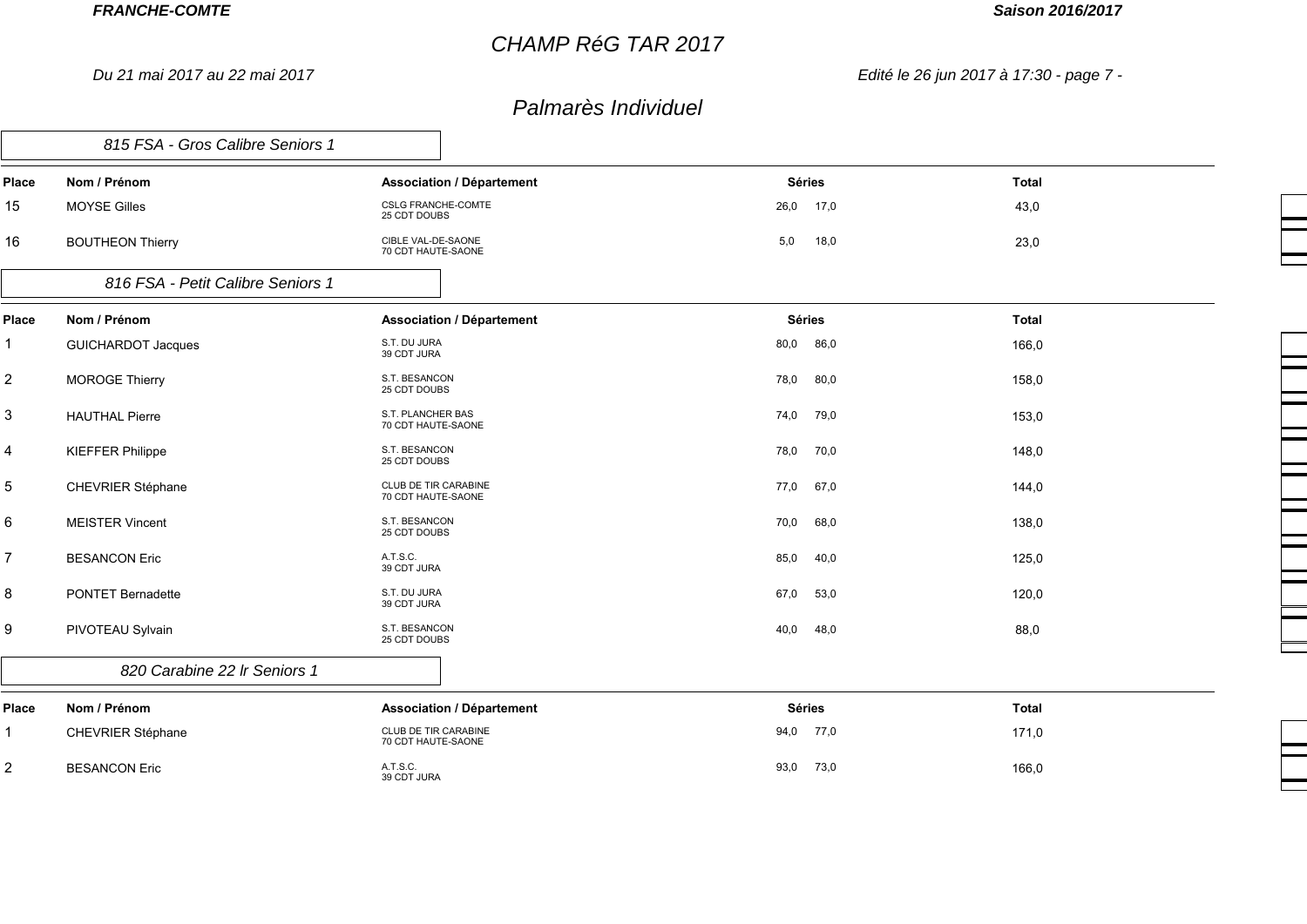*Du 21 mai 2017 au 22 mai 2017*

# *CHAMP RéG TAR 2017*

## *Saison 2016/2017*

*Edité le 26 jun 2017 à 17:30 - page 8 -*

|                | 820 Carabine 22 Ir Seniors 1 |                                              |               |              |  |
|----------------|------------------------------|----------------------------------------------|---------------|--------------|--|
| <b>Place</b>   | Nom / Prénom                 | <b>Association / Département</b>             | <b>Séries</b> | <b>Total</b> |  |
| 3              | <b>ERKUL Omur</b>            | S.R. DELLOIS<br>90 CDT TERRITOIRE-DE-BELFORT | 94,0<br>72,0  | 166,0        |  |
| 4              | CHOFFEL François             | S.R. DELLOIS<br>90 CDT TERRITOIRE-DE-BELFORT | 86,0<br>74,0  | 160,0        |  |
| $\mathbf 5$    | <b>ZUIN Emma</b>             | A.T.S.C.<br>39 CDT JURA                      | 70,0<br>88,0  | 158,0        |  |
| $\,6\,$        | <b>BANDELIER Thierry</b>     | S.R. DELLOIS<br>90 CDT TERRITOIRE-DE-BELFORT | 87,0<br>70,0  | 157,0        |  |
| $\overline{7}$ | <b>PONTET Bernadette</b>     | S.T. DU JURA<br>39 CDT JURA                  | 90,0<br>64,0  | 154,0        |  |
| 8              | FAHY Alexandre               | S.T. BESANCON<br>25 CDT DOUBS                | 80,0<br>73,0  | 153,0        |  |
| 9              | LAUVERNAY Jean-François      | S.R. DELLOIS<br>90 CDT TERRITOIRE-DE-BELFORT | 60,0<br>89,0  | 149,0        |  |
| 10             | <b>SUCHET Yvan</b>           | A.T.S.C.<br>39 CDT JURA                      | 79,0<br>68,0  | 147,0        |  |
| 11             | <b>MICHEL Eric</b>           | <b>CSLG FRANCHE-COMTE</b><br>25 CDT DOUBS    | 84,0<br>58,0  | 142,0        |  |
| 12             | POLETTE Jean-Marc            | S.T. DU JURA<br>39 CDT JURA                  | 53,0<br>88,0  | 141,0        |  |
| 13             | JEUNE Stéphane               | S.T. BESANCON<br>25 CDT DOUBS                | 59,0<br>81,0  | 140,0        |  |
| 14             | <b>JEANTET Thierry</b>       | S.T. DU JURA<br>39 CDT JURA                  | 51,0<br>87,0  | 138,0        |  |
| 15             | LAVILLE Frédéric             | CIBLE VAL-DE-SAONE<br>70 CDT HAUTE-SAONE     | 80,0<br>56,0  | 136,0        |  |
| 16             | <b>CLERC Gilles</b>          | CLUB DE TIR CARABINE<br>70 CDT HAUTE-SAONE   | 66,0<br>66,0  | 132,0        |  |
| 17             | <b>BANDELIER Marielle</b>    | S.R. DELLOIS<br>90 CDT TERRITOIRE-DE-BELFORT | 55,0<br>75,0  | 130,0        |  |
| 18             | <b>CROCHET Fanny</b>         | S.T. DU JURA<br>39 CDT JURA                  | 76,0<br>50,0  | 126,0        |  |
| 19             | <b>HAMLIL Cherif</b>         | S.R. DELLOIS<br>90 CDT TERRITOIRE-DE-BELFORT | 79,0<br>47,0  | 126,0        |  |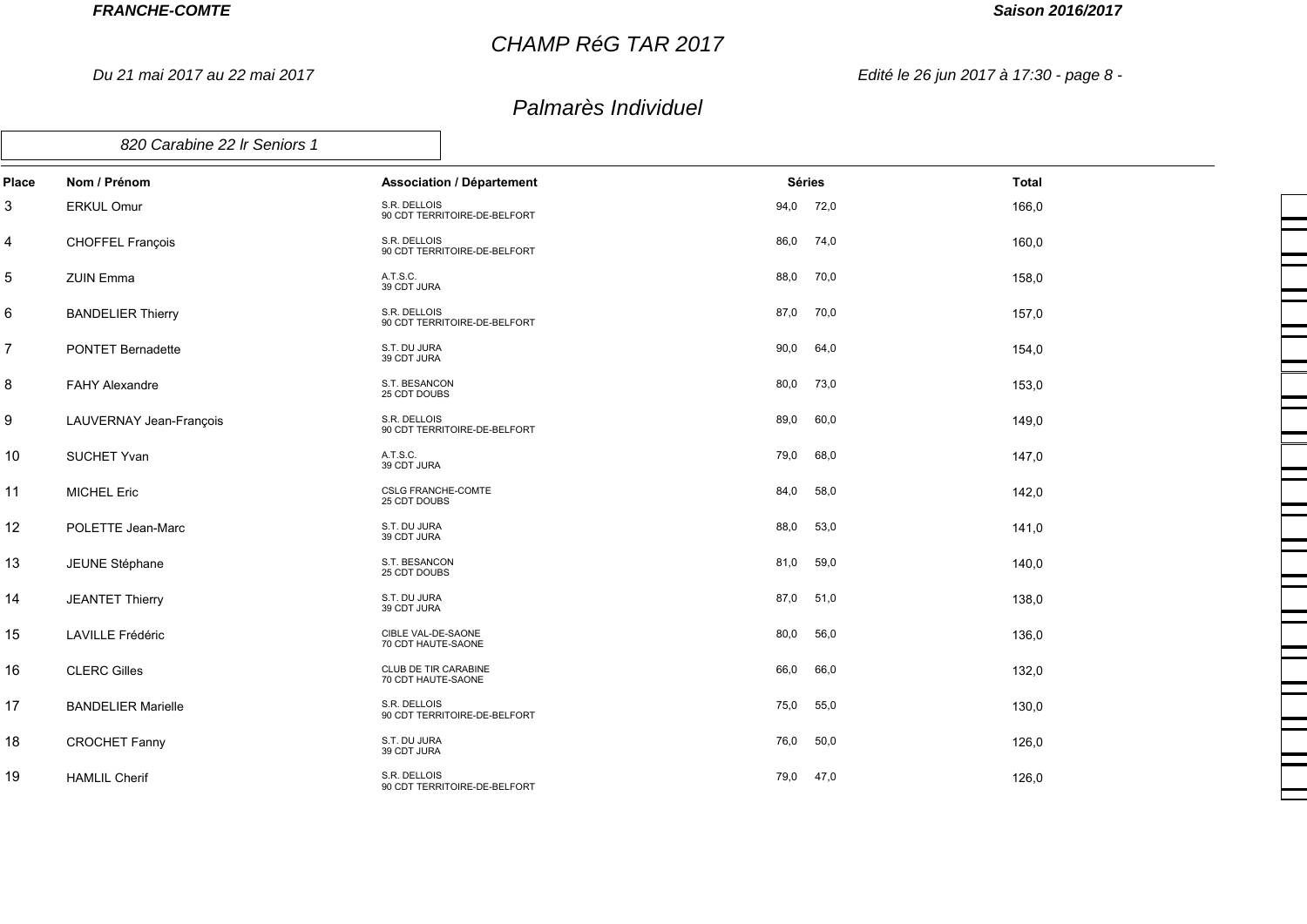*Du 21 mai 2017 au 22 mai 2017*

# *CHAMP RéG TAR 2017*

#### *Saison 2016/2017*

*Edité le 26 jun 2017 à 17:30 - page 9 -*

## *Palmarès Individuel*

| Place | Nom / Prénom              | <b>Association / Département</b>          | Séries       | <b>Total</b> |
|-------|---------------------------|-------------------------------------------|--------------|--------------|
| 20    | PEQUIGNOT Philippe        | <b>CSLG FRANCHE-COMTE</b><br>25 CDT DOUBS | 84,0<br>37,0 | 121,0        |
| 21    | <b>MOYSE Gilles</b>       | <b>CSLG FRANCHE-COMTE</b><br>25 CDT DOUBS | 85,0<br>32,0 | 117,0        |
| 22    | <b>DUCRET Maxence</b>     | CIBLE VAL-DE-SAONE<br>70 CDT HAUTE-SAONE  | 72,0<br>43,0 | 115,0        |
| 23    | <b>STRABONI Mathieu</b>   | S.T. DU JURA<br>39 CDT JURA               | 79,0<br>33,0 | 112,0        |
| 24    | <b>KIEFFER Philippe</b>   | S.T. BESANCON<br>25 CDT DOUBS             | 62,0<br>48,0 | 110,0        |
| 25    | <b>VONIN Jean-Pierre</b>  | S.T. BESANCON<br>25 CDT DOUBS             | 67,0<br>43,0 | 110,0        |
| 26    | <b>FAUTRELLE Fabienne</b> | S.T. DU JURA<br>39 CDT JURA               | 73,0<br>37,0 | 110,0        |
| 27    | <b>BOURDENET Léa</b>      | CIBLE VAL-DE-SAONE<br>70 CDT HAUTE-SAONE  | 57,0<br>43,0 | 100,0        |
| 28    | POUILLE Morgane           | S.T.P.S.<br>39 CDT JURA                   | 50,0<br>34,0 | 84,0         |

*830 Pistolet / Revolver Seniors 1*

| <b>Place</b>     | Nom / Prénom             | <b>Association / Département</b>             |      |      | <b>Séries</b> |                |                                           |                | <b>Total</b> |
|------------------|--------------------------|----------------------------------------------|------|------|---------------|----------------|-------------------------------------------|----------------|--------------|
| $\mathbf 1$      | <b>FAHY Alexandre</b>    | S.T. BESANCON<br>25 CDT DOUBS                | 84,0 | 80,0 | 100,0         | $\mathbf{0}$   | $\mathbf 0$                               | $\overline{0}$ | 264,0        |
| $\boldsymbol{2}$ | <b>PONTET Bernadette</b> | S.T. DU JURA<br>39 CDT JURA                  | 88,0 | 80,0 | 70,0          | $\mathbf{0}$   | $\mathbf 0$                               | $\overline{0}$ | 238,0        |
| 3                | <b>LACROIX Ludivine</b>  | S.T. DU JURA<br>39 CDT JURA                  | 78,0 | 70,0 | 80,0          | $\Omega$       | $\mathbf 0$                               | $\overline{0}$ | 228,0        |
| $\overline{4}$   | <b>PLESSY Franck</b>     | S.T. DU JURA<br>39 CDT JURA                  | 87,0 | 80,0 | 60,0          | $\overline{0}$ | $\overline{0}$<br>$\overline{\mathbf{0}}$ |                | 227,0        |
| $5\overline{5}$  | <b>CHOFFEL François</b>  | S.R. DELLOIS<br>90 CDT TERRITOIRE-DE-BELFORT | 74,0 | 80,0 | 70,0          | $\Omega$       | $\mathbf 0$                               | $\overline{0}$ | 224,0        |
| 6                | <b>SUCHET Yvan</b>       | A.T.S.C.<br>39 CDT JURA                      | 82,0 | 90,0 | 50,0          | $\mathbf{0}$   | $\mathbf 0$                               | $\mathbf 0$    | 222,0        |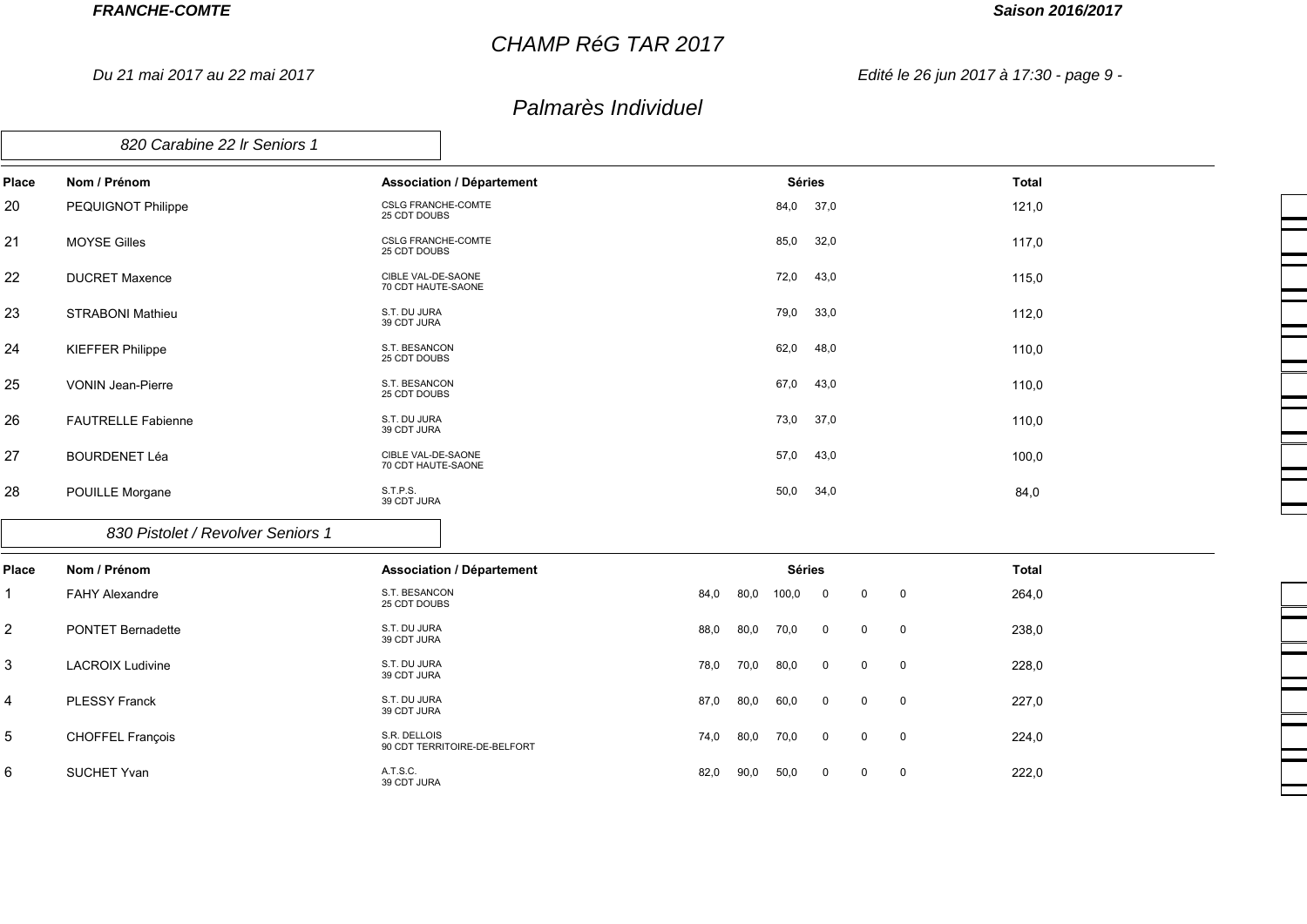*Du 21 mai 2017 au 22 mai 2017*

*830 Pistolet / Revolver Seniors 1*

## *CHAMP RéG TAR 2017*

#### *Saison 2016/2017*

*Edité le 26 jun 2017 à 17:30 - page 10 -*

| Place          | Nom / Prénom           | <b>Association / Département</b>                  |      |      | <b>Séries</b> |             |             |             | <b>Total</b> |
|----------------|------------------------|---------------------------------------------------|------|------|---------------|-------------|-------------|-------------|--------------|
| $\overline{7}$ | PEQUIGNOT Philippe     | <b>CSLG FRANCHE-COMTE</b><br>25 CDT DOUBS         | 82,0 | 90,0 | 40,0          | $\mathbf 0$ | $\mathbf 0$ | $\mathbf 0$ | 212,0        |
| 8              | <b>LAVAL Damien</b>    | CIBLE VAL-DE-SAONE<br>70 CDT HAUTE-SAONE          | 84,0 | 80,0 | 40,0          | $\mathbf 0$ | 0           | $\mathbf 0$ | 204,0        |
| 9              | POLETTE Jean-Marc      | S.T. DU JURA<br>39 CDT JURA                       | 83,0 | 90,0 | 30,0          | $\mathbf 0$ | $\mathbf 0$ | $\mathbf 0$ | 203,0        |
| 10             | <b>CHAUTARD Alexis</b> | S.T.P.S.<br>39 CDT JURA                           | 72,0 | 90,0 | 40,0          | $\mathbf 0$ | $\mathbf 0$ | $\mathbf 0$ | 202,0        |
| 11             | <b>BASSARD Hervé</b>   | S.T. DU JURA<br>39 CDT JURA                       | 66,0 | 80,0 | 50,0          | $\mathbf 0$ | $\mathbf 0$ | 0           | 196,0        |
| 12             | <b>ERKUL Omur</b>      | S.R. DELLOIS<br>90 CDT TERRITOIRE-DE-BELFORT      | 54,0 | 70,0 | 60,0          | $\mathbf 0$ | $\mathbf 0$ | $\mathbf 0$ | 184,0        |
| 13             | <b>MOROGE Thierry</b>  | S.T. BESANCON<br>25 CDT DOUBS                     | 77,0 | 60,0 | 40,0          | $\mathbf 0$ | 0           | $\mathbf 0$ | 177,0        |
| 14             | <b>BLANC Frédéric</b>  | S.T. DU JURA<br>39 CDT JURA                       | 87,0 | 50,0 | 40,0          | $\mathsf 0$ | $\mathsf 0$ | $\pmb{0}$   | 177,0        |
| 15             | <b>MILLET Xavier</b>   | S.T. DU JURA<br>39 CDT JURA                       | 44,0 | 90,0 | 40,0          | $\mathbf 0$ | 0           | $\mathbf 0$ | 174,0        |
| 16             | CASIRAGHI Jérôme       | S.R. DELLOIS<br>90 CDT TERRITOIRE-DE-BELFORT      | 73,0 | 30,0 | 70,0          | $\mathbf 0$ | 0           | $\mathbf 0$ | 173,0        |
| 17             | <b>MARILLIER Hervé</b> | S.T. DU JURA<br>39 CDT JURA                       | 60,0 | 70,0 | 40,0          | $\mathbf 0$ | 0           | 0           | 170,0        |
| 18             | SAGE Jérôme            | S.T.P.S.<br>39 CDT JURA                           | 80,0 | 50,0 | 40,0          | $\mathbf 0$ | 0           | 0           | 170,0        |
| 19             | PERRENOUD Philippe     | <b>CLUB DE TIR CARABINE</b><br>70 CDT HAUTE-SAONE | 73,0 | 30,0 | 60,0          | 0           | 0           | 0           | 163,0        |
| 20             | <b>CZICH Karen</b>     | S.T.P.S.<br>39 CDT JURA                           | 72,0 | 50,0 | 40,0          | $\mathbf 0$ | $\mathbf 0$ | $\mathbf 0$ | 162,0        |
| 21             | <b>PLASSE Richard</b>  | A.T.S.C.<br>39 CDT JURA                           | 82,0 | 50,0 | 30,0          | $\mathbf 0$ | 0           | 0           | 162,0        |
| 22             | <b>REBOUL Bertrand</b> | S.T. SAINT-VITOIS<br>25 CDT DOUBS                 | 67,0 | 50,0 | 40,0          | $\mathbf 0$ | 0           | 0           | 157,0        |
| 23             | <b>JEANTET Thierry</b> | S.T. DU JURA<br>39 CDT JURA                       | 65,0 | 40,0 | 50,0          | $\mathbf 0$ | 0           | $\mathbf 0$ | 155,0        |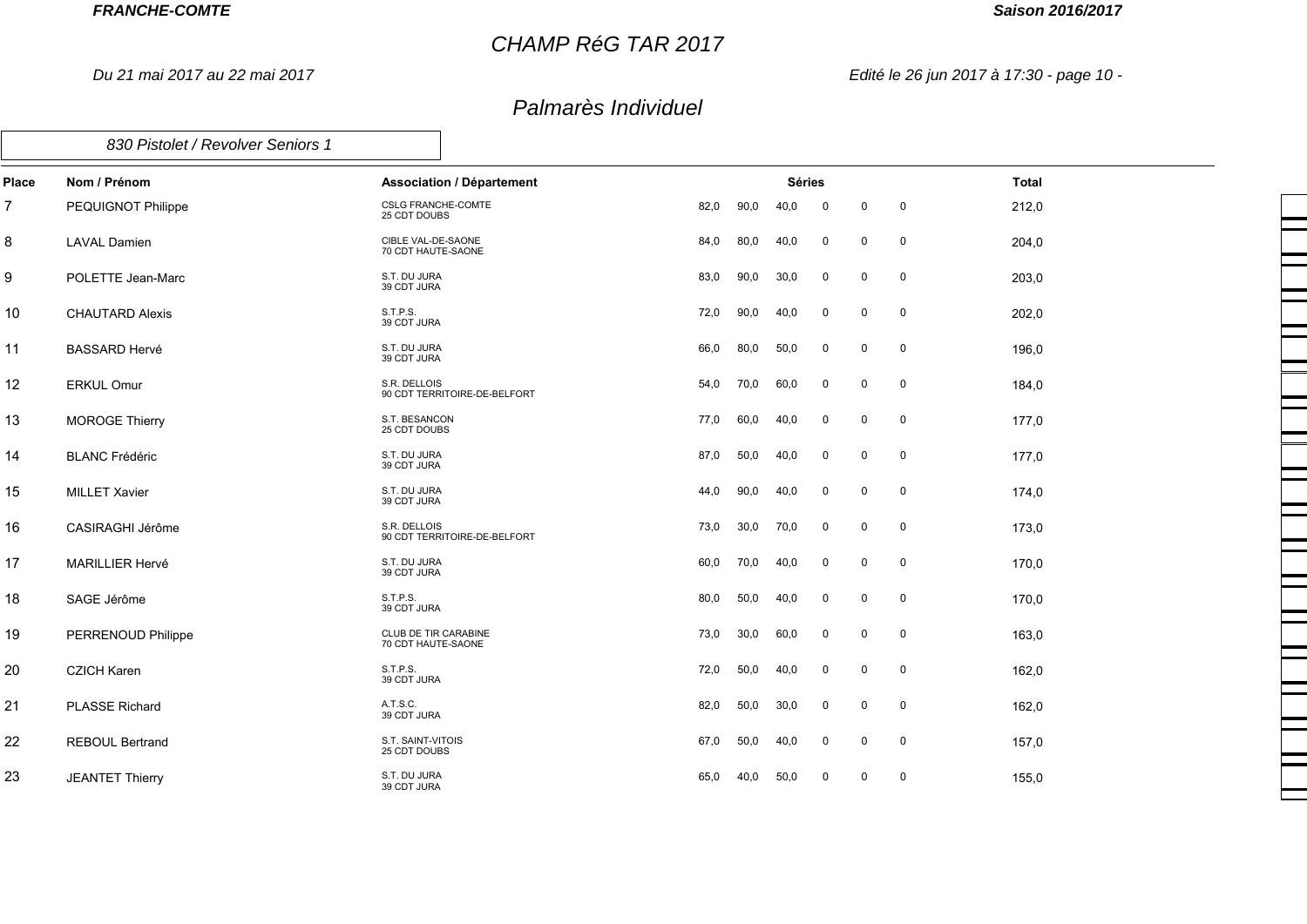*Du 21 mai 2017 au 22 mai 2017*

## *CHAMP RéG TAR 2017*

#### *Saison 2016/2017*

*Edité le 26 jun 2017 à 17:30 - page 11 -*

| 830 Pistolet / Revolver Seniors 1 |  |
|-----------------------------------|--|
|                                   |  |

| <b>Place</b> | Nom / Prénom                | <b>Association / Département</b>               |      |      | <b>Séries</b> |             |             |             | <b>Total</b> |
|--------------|-----------------------------|------------------------------------------------|------|------|---------------|-------------|-------------|-------------|--------------|
| 24           | <b>BOURDENET Nicolas</b>    | CIBLE VAL-DE-SAONE<br>70 CDT HAUTE-SAONE       | 62,0 | 40,0 | 50,0          | $\mathbf 0$ | $\mathbf 0$ | $\mathbf 0$ | 152,0        |
| 25           | <b>CHARDONNERET Mathieu</b> | S.T.P.S.<br>39 CDT JURA                        | 65,0 | 60,0 | 20,0          | $\mathbf 0$ | $\mathbf 0$ | $\mathbf 0$ | 145,0        |
| 26           | JEANNEY Jérémy              | S.T.P.S.<br>39 CDT JURA                        | 63,0 | 30,0 | 50,0          | $\mathbf 0$ | $\mathbf 0$ | $\mathbf 0$ | 143,0        |
| 27           | <b>MULLER Gilles</b>        | CLUB DE TIR CARABINE<br>70 CDT HAUTE-SAONE     | 33,0 | 70,0 | 40,0          | 0           | 0           | $\mathbf 0$ | 143,0        |
| 28           | <b>GRIENENBERGER Damien</b> | C.T. FORT LA CHAUX<br>25 CDT DOUBS             | 53,0 | 50,0 | 40,0          | 0           | 0           | $\mathbf 0$ | 143,0        |
| 29           | <b>RONZANI Eric</b>         | S.T. LA MIOTTE<br>90 CDT TERRITOIRE-DE-BELFORT | 63,0 | 70,0 | 10,0          | $\mathsf 0$ | $\mathbf 0$ | $\mathbf 0$ | 143,0        |
| 30           | <b>BESOZZI Patrick</b>      | S.T. LA MIOTTE<br>90 CDT TERRITOIRE-DE-BELFORT | 62,0 | 40,0 | 40,0          | $\mathbf 0$ | $\mathbf 0$ | $\mathbf 0$ | 142,0        |
| 31           | PIVOTEAU Sylvain            | S.T. BESANCON<br>25 CDT DOUBS                  | 76,0 | 40,0 | 20,0          | $\mathbf 0$ | $\mathbf 0$ | $\mathbf 0$ | 136,0        |
| 32           | <b>MEISTER Vincent</b>      | S.T. BESANCON<br>25 CDT DOUBS                  | 64,0 | 30,0 | 40,0          | $\mathbf 0$ | $\mathbf 0$ | $\mathbf 0$ | 134,0        |
| 33           | <b>SOULIER Michel</b>       | S.T. DU JURA<br>39 CDT JURA                    | 49,0 | 30,0 | 50,0          | 0           | $\mathbf 0$ | $\mathbf 0$ | 129,0        |
| 34           | <b>MARGUIER Julian</b>      | ST GD COMBE CHATELEU<br>25 CDT DOUBS           | 44,0 | 40,0 | 40,0          | 0           | $\Omega$    | $\mathbf 0$ | 124,0        |
| 35           | <b>CALLIER Sébastien</b>    | A.T.S.C.<br>39 CDT JURA                        | 82,0 | 20,0 | 20,0          | $\mathsf 0$ | $\Omega$    | $\mathbf 0$ | 122,0        |
| 36           | <b>HAMLIL Cherif</b>        | S.R. DELLOIS<br>90 CDT TERRITOIRE-DE-BELFORT   | 88,0 | 30,0 | 0             | $\mathbf 0$ | $\mathbf 0$ | $\mathbf 0$ | 118,0        |
| 37           | <b>ROBERT Eric</b>          | CIBLE VAL-DE-SAONE<br>70 CDT HAUTE-SAONE       | 56,0 | 30,0 | 30,0          | 0           | 0           | 0           | 116,0        |
| 38           | <b>BOURDENET Jean-Marie</b> | CIBLE VAL-DE-SAONE<br>70 CDT HAUTE-SAONE       | 72,0 | 20,0 | 10,0          | $\mathbf 0$ | $\mathbf 0$ | $\mathbf 0$ | 102,0        |
| 39           | STICH Joël                  | S.T. LA MIOTTE<br>90 CDT TERRITOIRE-DE-BELFORT | 53,0 | 20,0 | 20,0          | 0           | 0           | $\mathbf 0$ | 93,0         |
| 40           | <b>VONIN Jean-Pierre</b>    | S.T. BESANCON<br>25 CDT DOUBS                  | 53,0 | 30,0 | 10,0          | 0           | $\mathbf 0$ | 0           | 93,0         |
|              |                             |                                                |      |      |               |             |             |             |              |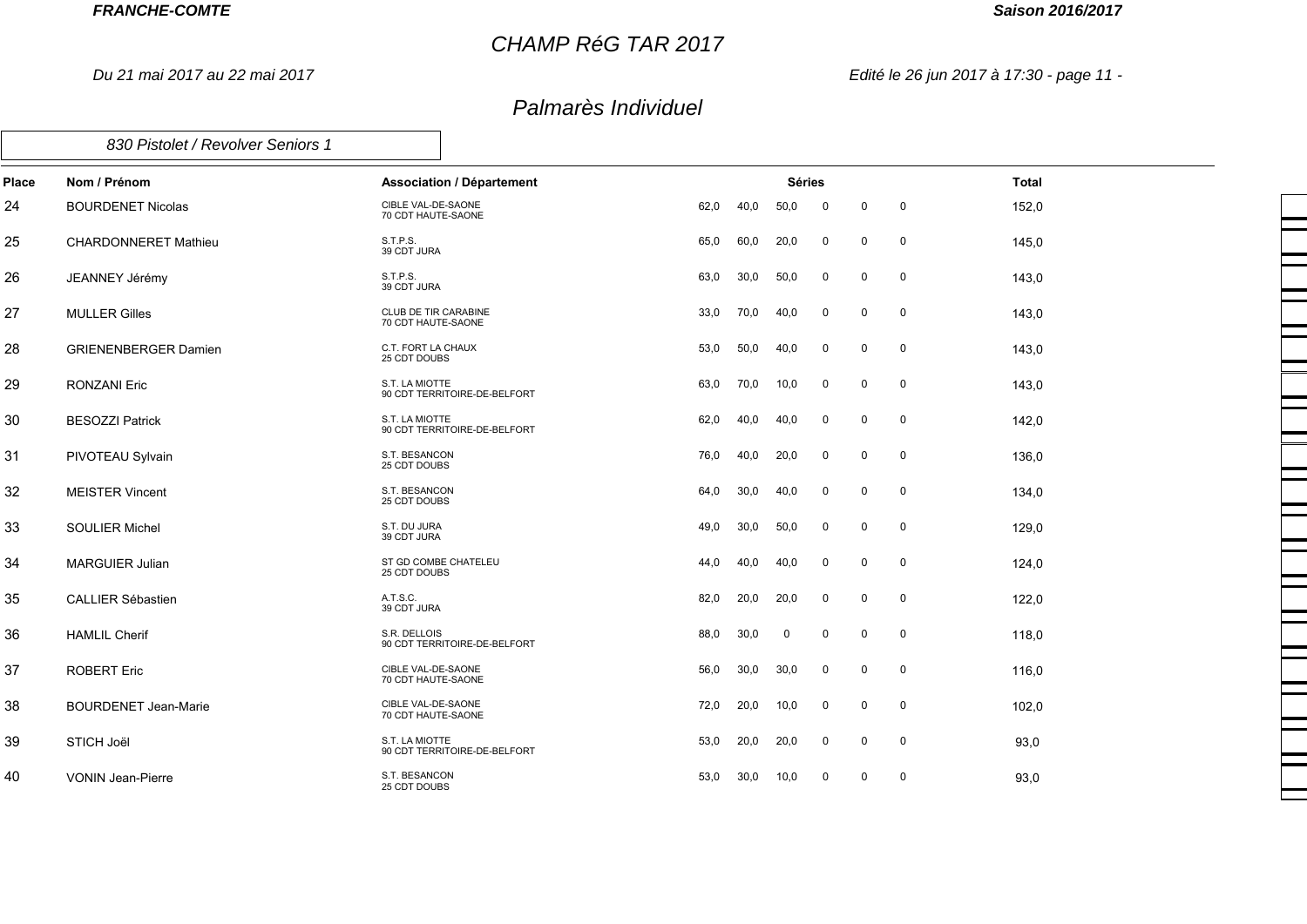*Du 21 mai 2017 au 22 mai 2017*

## *CHAMP RéG TAR 2017*

#### *Saison 2016/2017*

F

*Edité le 26 jun 2017 à 17:30 - page 12 -*

| 830 Pistolet / Revolver Seniors 1 |  |
|-----------------------------------|--|
|-----------------------------------|--|

| Place | Nom / Prénom                             | <b>Association / Département</b>         |      |      | <b>Séries</b>  |                |                |                         | <b>Total</b> |
|-------|------------------------------------------|------------------------------------------|------|------|----------------|----------------|----------------|-------------------------|--------------|
| 41    | <b>BETTINELLI Sébastien</b>              | ST GD COMBE CHATELEU<br>25 CDT DOUBS     | 29,0 | 30,0 | 20,0           | $\mathbf{0}$   | $\mathbf 0$    | $\overline{\mathbf{0}}$ | 79,0         |
| 42    | <b>MOROGE Florian</b>                    | S.T. BESANCON<br>25 CDT DOUBS            | 68,0 | 10,0 | $\overline{0}$ | $\overline{0}$ | $\overline{0}$ | $\overline{\mathbf{0}}$ | 78,0         |
| 43    | POUILLE Morgane                          | S.T.P.S.<br>39 CDT JURA                  | 62,0 | 10,0 | $\overline{0}$ | $\overline{0}$ | $0\qquad 0$    |                         | 72,0         |
| 44    | <b>FAIVRE-PIERRET Alex</b>               | CIBLE VAL-DE-SAONE<br>70 CDT HAUTE-SAONE | 21,0 | 30,0 | 20,0           | $\overline{0}$ | $\mathbf{0}$   | $\overline{\mathbf{0}}$ | 71,0         |
| 45    | <b>KIEFFER Philippe</b>                  | S.T. BESANCON<br>25 CDT DOUBS            | 16,0 | 20,0 | 30,0           | $\mathbf{0}$   | $\mathbf{0}$   | $\overline{\mathbf{0}}$ | 66,0         |
|       | 831 Pistolet Vitesse Militaire Seniors 1 |                                          |      |      |                |                |                |                         |              |

| Place          | Nom / Prénom                | <b>Association / Département</b>             | <b>Séries</b> | <b>Total</b> |
|----------------|-----------------------------|----------------------------------------------|---------------|--------------|
| $\mathbf{1}$   | <b>MOROGE Thierry</b>       | S.T. BESANCON<br>25 CDT DOUBS                | 86,0<br>89,0  | 175,0        |
| $\overline{2}$ | <b>ERKUL Omur</b>           | S.R. DELLOIS<br>90 CDT TERRITOIRE-DE-BELFORT | 88,0<br>85,0  | 173,0        |
| $\sqrt{3}$     | <b>BLANC Frédéric</b>       | S.T. DU JURA<br>39 CDT JURA                  | 90,0<br>81,0  | 171,0        |
| $\overline{4}$ | <b>FAHY Alexandre</b>       | S.T. BESANCON<br>25 CDT DOUBS                | 92,0<br>79,0  | 171,0        |
| $\mathbf 5$    | <b>REBOUL Bertrand</b>      | S.T. SAINT-VITOIS<br>25 CDT DOUBS            | 81,0<br>89,0  | 170,0        |
| $\,6$          | <b>CALLIER Sébastien</b>    | A.T.S.C.<br>39 CDT JURA                      | 86,0<br>82,0  | 168,0        |
| $\overline{7}$ | <b>PONTET Bernadette</b>    | S.T. DU JURA<br>39 CDT JURA                  | 87,0<br>80,0  | 167,0        |
| 8              | <b>PLASSE Richard</b>       | A.T.S.C.<br>39 CDT JURA                      | 81,0<br>85,0  | 166,0        |
| 9              | <b>GRIENENBERGER Damien</b> | C.T. FORT LA CHAUX<br>25 CDT DOUBS           | 79,0<br>84,0  | 163,0        |
| 10             | <b>MILLET Xavier</b>        | S.T. DU JURA<br>39 CDT JURA                  | 84,0<br>79,0  | 163,0        |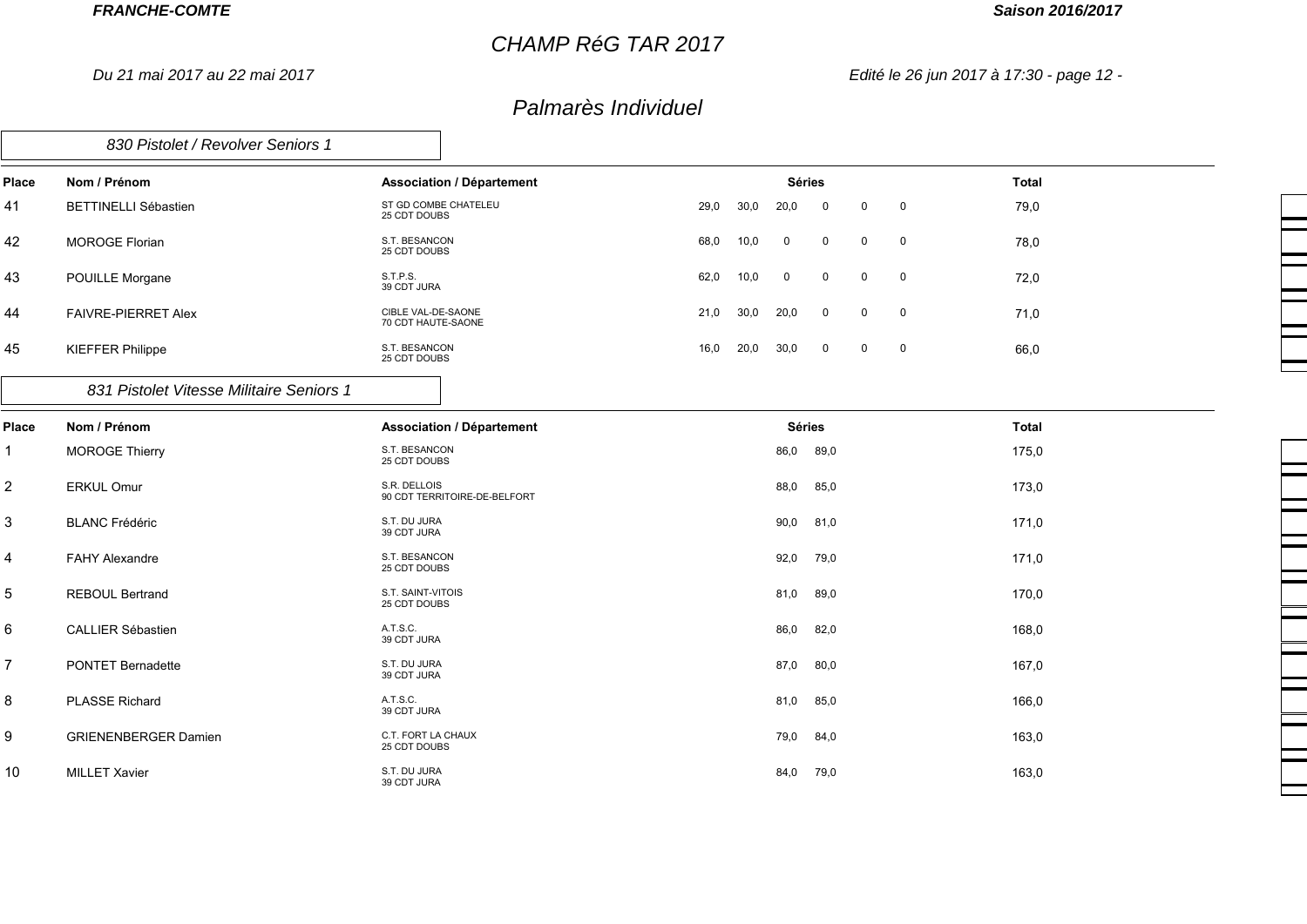*Du 21 mai 2017 au 22 mai 2017*

## *CHAMP RéG TAR 2017*

## *Saison 2016/2017*

*Edité le 26 jun 2017 à 17:30 - page 13 -*

| Place | Nom / Prénom                | <b>Association / Département</b>               | Séries       | Total |
|-------|-----------------------------|------------------------------------------------|--------------|-------|
| 11    | POLETTE Jean-Marc           | S.T. DU JURA<br>39 CDT JURA                    | 80,0<br>82,0 | 162,0 |
| 12    | <b>PLESSY Franck</b>        | S.T. DU JURA<br>39 CDT JURA                    | 87,0<br>75,0 | 162,0 |
| 13    | <b>CHOFFEL François</b>     | S.R. DELLOIS<br>90 CDT TERRITOIRE-DE-BELFORT   | 77,0<br>82,0 | 159,0 |
| 14    | <b>LACROIX Ludivine</b>     | S.T. DU JURA<br>39 CDT JURA                    | 86,0 72,0    | 158,0 |
| 15    | VONIN Jean-Pierre           | S.T. BESANCON<br>25 CDT DOUBS                  | 77,0<br>80,0 | 157,0 |
| 16    | PEQUIGNOT Philippe          | <b>CSLG FRANCHE-COMTE</b><br>25 CDT DOUBS      | 86,0<br>70,0 | 156,0 |
| 17    | <b>CHARDONNERET Mathieu</b> | S.T.P.S.<br>39 CDT JURA                        | 65,0<br>85,0 | 150,0 |
| 18    | <b>CHAUTARD Alexis</b>      | S.T.P.S.<br>39 CDT JURA                        | 85,0<br>63,0 | 148,0 |
| 19    | <b>BASSARD Hervé</b>        | S.T. DU JURA<br>39 CDT JURA                    | 91,0<br>57,0 | 148,0 |
| 20    | <b>JEANTET Thierry</b>      | S.T. DU JURA<br>39 CDT JURA                    | 70,0<br>76,0 | 146,0 |
| 21    | <b>KIEFFER Philippe</b>     | S.T. BESANCON<br>25 CDT DOUBS                  | 71,0<br>75,0 | 146,0 |
| 22    | <b>LAVAL Damien</b>         | CIBLE VAL-DE-SAONE<br>70 CDT HAUTE-SAONE       | 82,0<br>63,0 | 145,0 |
| 23    | <b>SUCHET Yvan</b>          | A.T.S.C.<br>39 CDT JURA                        | 88,0<br>56,0 | 144,0 |
| 24    | <b>MARGUIER Julian</b>      | ST GD COMBE CHATELEU<br>25 CDT DOUBS           | 64,0<br>75,0 | 139,0 |
| 25    | PERRENOUD Philippe          | CLUB DE TIR CARABINE<br>70 CDT HAUTE-SAONE     | 69,0<br>69,0 | 138,0 |
| 26    | <b>SOULIER Michel</b>       | S.T. DU JURA<br>39 CDT JURA                    | 82,0<br>56,0 | 138,0 |
| 27    | <b>BESOZZI Patrick</b>      | S.T. LA MIOTTE<br>90 CDT TERRITOIRE-DE-BELFORT | 61,0<br>76,0 | 137,0 |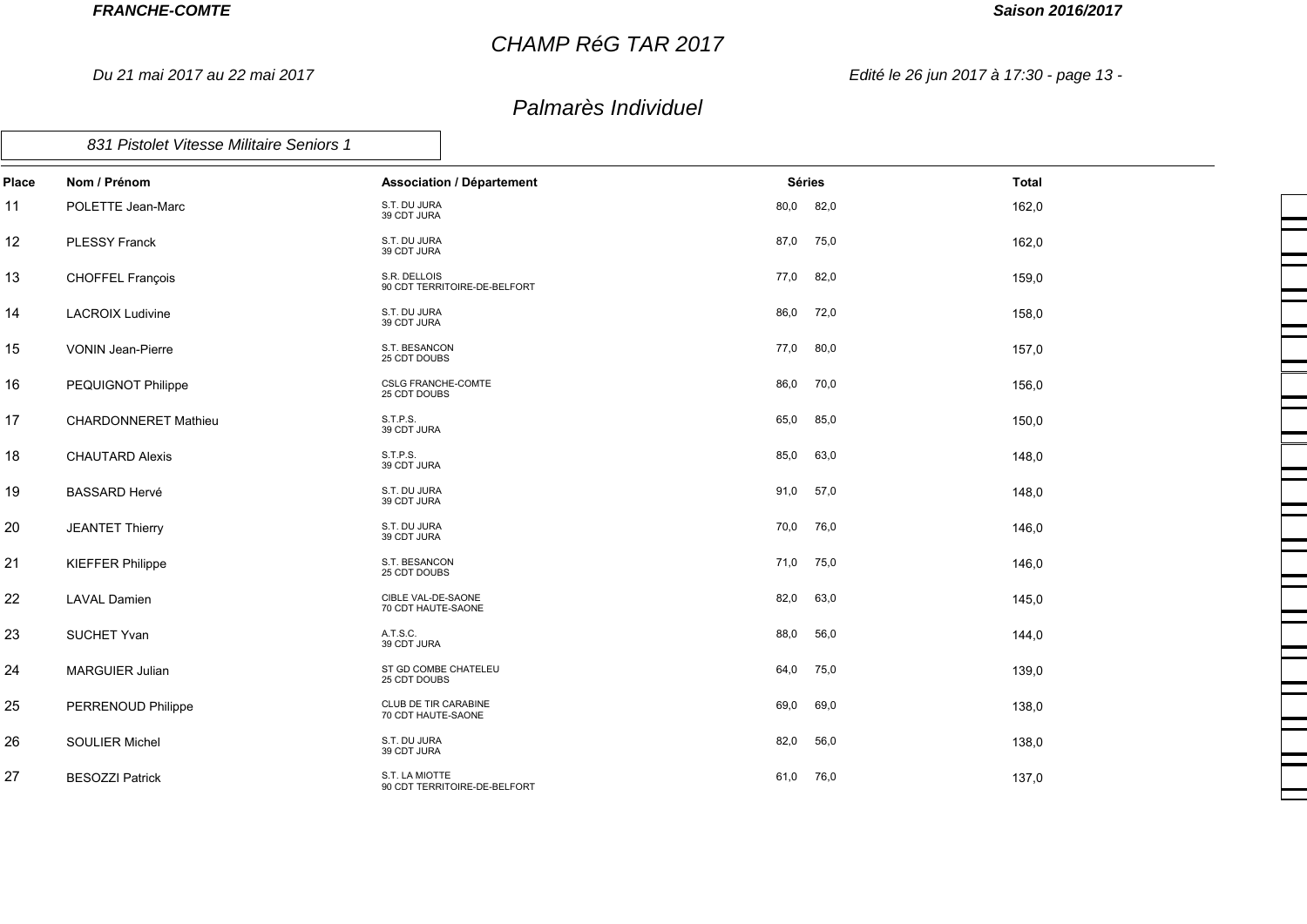*Du 21 mai 2017 au 22 mai 2017*

## *CHAMP RéG TAR 2017*

## *Saison 2016/2017*

*Edité le 26 jun 2017 à 17:30 - page 14 -*

| Place | Nom / Prénom                | <b>Association / Département</b>                  |      | <b>Séries</b> | <b>Total</b> |
|-------|-----------------------------|---------------------------------------------------|------|---------------|--------------|
| 28    | <b>BOURDENET Jean-Marie</b> | CIBLE VAL-DE-SAONE<br>70 CDT HAUTE-SAONE          | 60,0 | 76,0          | 136,0        |
| 29    | ROBERT Eric                 | CIBLE VAL-DE-SAONE<br>70 CDT HAUTE-SAONE          | 78,0 | 56,0          | 134,0        |
| 30    | <b>MEISTER Vincent</b>      | S.T. BESANCON<br>25 CDT DOUBS                     | 78,0 | 55,0          | 133,0        |
| 31    | <b>RONZANI Eric</b>         | S.T. LA MIOTTE<br>90 CDT TERRITOIRE-DE-BELFORT    | 90,0 | 39,0          | 129,0        |
| 32    | <b>MARILLIER Hervé</b>      | S.T. DU JURA<br>39 CDT JURA                       | 77,0 | 51,0          | 128,0        |
| 32    | PIVOTEAU Sylvain            | S.T. BESANCON<br>25 CDT DOUBS                     | 77,0 | 51,0          | 128,0        |
| 34    | <b>BETTINELLI Sébastien</b> | ST GD COMBE CHATELEU<br>25 CDT DOUBS              | 65,0 | 62,0          | 127,0        |
| 35    | <b>PICCOLI Patrick</b>      | <b>CLUB DE TIR CARABINE</b><br>70 CDT HAUTE-SAONE | 67,0 | 51,0          | 118,0        |
| 36    | <b>BOURDENET Nicolas</b>    | CIBLE VAL-DE-SAONE<br>70 CDT HAUTE-SAONE          | 77,0 | 40,0          | 117,0        |
| 37    | SAGE Jérôme                 | S.T.P.S.<br>39 CDT JURA                           | 65,0 | 51,0          | 116,0        |
| 38    | JEANNEY Jérémy              | S.T.P.S.<br>39 CDT JURA                           | 66,0 | 49,0          | 115,0        |
| 39    | FAIVRE-PIERRET Alex         | CIBLE VAL-DE-SAONE<br>70 CDT HAUTE-SAONE          | 57,0 | 51,0          | 108,0        |
| 40    | CASIRAGHI Jérôme            | S.R. DELLOIS<br>90 CDT TERRITOIRE-DE-BELFORT      | 42,0 | 56,0          | 98,0         |
| 41    | STICH Joël                  | S.T. LA MIOTTE<br>90 CDT TERRITOIRE-DE-BELFORT    | 46,0 | 50,0          | 96,0         |
| 42    | <b>HAMLIL Cherif</b>        | S.R. DELLOIS<br>90 CDT TERRITOIRE-DE-BELFORT      | 48,0 | 44,0          | 92,0         |
| 43    | <b>BANDELIER Thierry</b>    | S.R. DELLOIS<br>90 CDT TERRITOIRE-DE-BELFORT      | 49,0 | 39,0          | 88,0         |
| 44    | <b>VOULGARIS Georges</b>    | CIBLE VAL-DE-SAONE<br>70 CDT HAUTE-SAONE          | 61,0 | 24,0          | 85,0         |